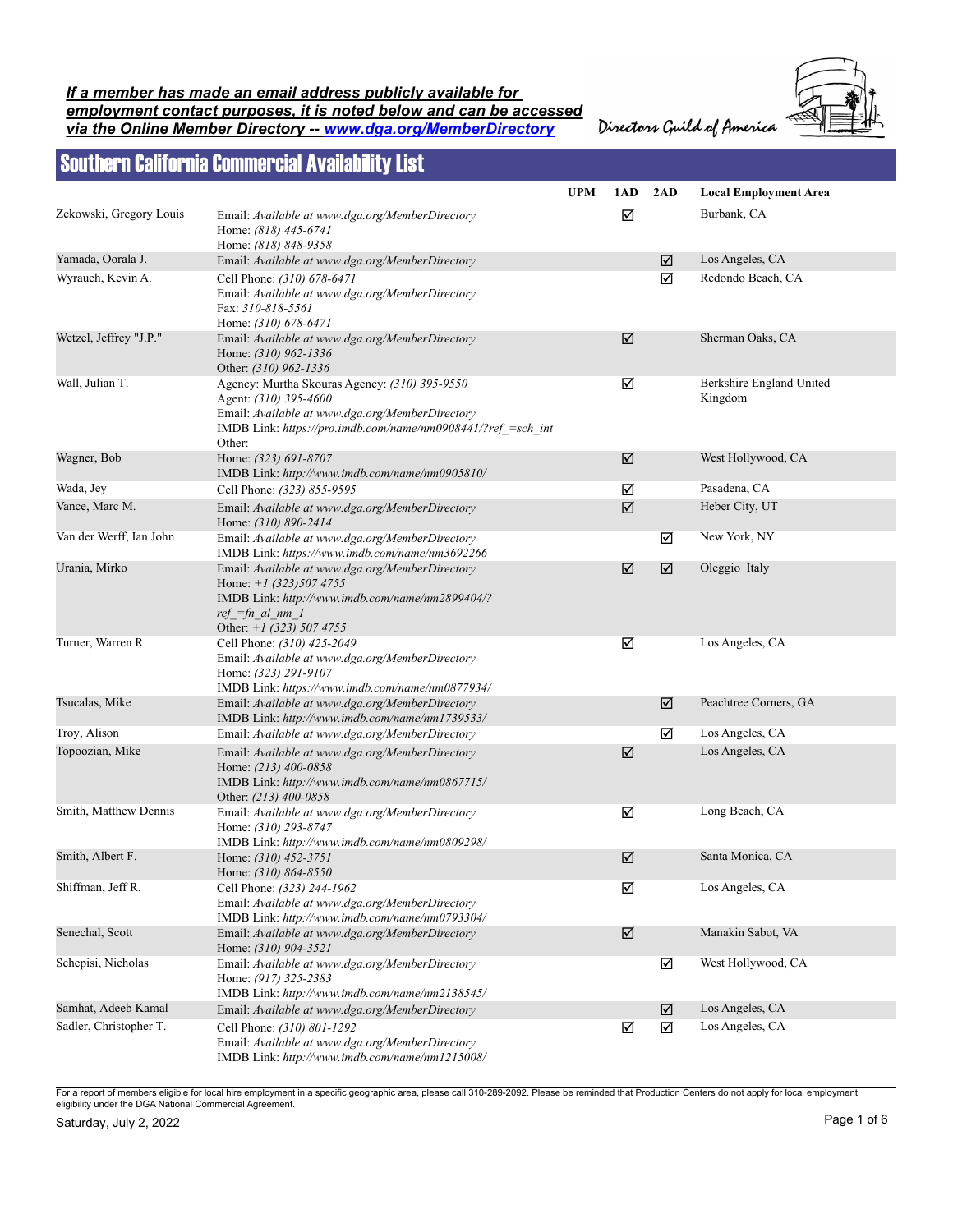|                             |                                                                                                                                                                                                                                | <b>UPM</b> | 1AD | 2AD | <b>Local Employment Area</b> |
|-----------------------------|--------------------------------------------------------------------------------------------------------------------------------------------------------------------------------------------------------------------------------|------------|-----|-----|------------------------------|
| Rummerfield, Dana           | Cell Phone: (310) 795-0090<br>Email: Available at www.dga.org/MemberDirectory                                                                                                                                                  |            | ☑   | ☑   | Los Angeles, CA              |
| Rosser, Richard             | Cell Phone: (818) 404-1642<br>Email: Available at www.dga.org/MemberDirectory<br>Home: (818) 404-1642<br>IMDB Link: http://www.imdb.com/name/nm0006930/?<br>$ref_{Fm\_al\_nm\_l$                                               |            | ☑   |     | Pacific Palisades, CA        |
| Rosentreter, Ellen M.       | Email: Available at www.dga.org/MemberDirectory<br>Home: (323) 447-4344<br>IMDB Link: http://www.imdb.com/name/nm0742838<br>Other: (323) 447-4344<br>Website: http://www.facebook.com/etrets                                   |            | ☑   | ☑   | Gallatin, TN                 |
| Rosenberg, Drew Ann         | Email: Available at www.dga.org/MemberDirectory<br>Home: (310) 415-4288                                                                                                                                                        |            | ☑   |     | Sherman Oaks, CA             |
| Roque, Jr., Mike            | Cell Phone: (219) 313-0872<br>Email: Available at www.dga.org/MemberDirectory                                                                                                                                                  |            |     | ☑   | Tulsa, OK                    |
| Rodriguez, Molly Robin      | Email: Available at www.dga.org/MemberDirectory<br>Home: (323) 333-8559                                                                                                                                                        |            |     | ☑   | North Hollywood, CA          |
| Roda, Robert S.             | Cell Phone: (310) 283-8699<br>Email: Available at www.dga.org/MemberDirectory<br>IMDB Link: http://www.imdb.com/name/nm0734404/?<br>$ref_{fn\_al\_nm\_3}$                                                                      |            | ☑   |     | Los Angeles, CA              |
| Rinaldo-Williams, Concetta  | Email: Available at www.dga.org/MemberDirectory<br>Home: (808) 652-2375                                                                                                                                                        |            | ☑   |     | Kilauea, HI                  |
| Riley, Bob                  | Email: Available at www.dga.org/MemberDirectory<br>Home: (323) 395-9069                                                                                                                                                        |            | ☑   | ☑   | Valencia, CA                 |
| Race, Louis S.              | Email: Available at www.dga.org/MemberDirectory<br>Home: (310) 283-6606<br>Home: (310) 645-4782                                                                                                                                |            | ☑   |     | Los Angeles, CA              |
| Preston, Steven             | Email: Available at www.dga.org/MemberDirectory                                                                                                                                                                                |            |     | ☑   | Los Angeles, CA              |
| Ponzio, Carla Rose          | Email: Available at www.dga.org/MemberDirectory<br>Home: (213) 716-3194<br>IMDB Link: http://www.imdb.com/name/nm0690750/                                                                                                      |            |     | ☑   | Los Angeles, CA              |
| Pesante, Athena Leah        | Email: Available at www.dga.org/MemberDirectory<br>IMDB Link: https://www.imdb.com/name/nm0675840/?<br>$ref = nv sr 1?ref = nv sr 1$                                                                                           |            |     | ☑   | North Hollywood, CA          |
| Peratsakis, Dean            | Email: Available at www.dga.org/MemberDirectory                                                                                                                                                                                |            | ☑   |     | Northville, MI               |
| Peltz, Ilyssa               | Cell Phone: (216) 262-8852                                                                                                                                                                                                     |            |     | ☑   | Beachwood, OH                |
| Payton, Joseph H.           | Email: Available at www.dga.org/MemberDirectory<br>Home: (213) 952-4359                                                                                                                                                        |            |     | ☑   | Glendale, CA                 |
| Payne, Damian               | Email: Available at www.dga.org/MemberDirectory<br>Website: http://www.damianpayne.com                                                                                                                                         |            | ☑   |     | Seattle, WA                  |
| Pagnotta, Frankie Francesca | Email: Available at www.dga.org/MemberDirectory<br>Home: (818) 497-4455<br>Other: (818) 497-4455                                                                                                                               |            | ☑   |     | Mission Hills, CA            |
| O'Rourke, Colin             | Cell Phone: (310) 428-2173<br>Email: Available at www.dga.org/MemberDirectory<br>IMDB Link: http://www.imdb.com/name/nm2797166/?<br>$ref_{fn\_al\_nm\_l}$                                                                      |            |     | ☑   | North Hollywood, CA          |
| Noyd, Eric                  | Cell Phone: (323) 251-5167<br>IMDB Link: https://www.imdb.com/name/nm2332178/?<br>$ref\_=nv\_sr\_srsg_0$                                                                                                                       |            |     | ☑   | Los Angeles, CA              |
| Nomura, Gregory Alan        | Assistant's Cell Phone: (917) 776-6123<br>Email: Available at www.dga.org/MemberDirectory                                                                                                                                      |            |     | ☑   | Atlanta, GA                  |
| Neumann, Eugena Kim         | Email: Available at www.dga.org/MemberDirectory                                                                                                                                                                                |            |     | ☑   | Los Angeles, CA              |
| Moutran, Greg               | Email: Available at www.dga.org/MemberDirectory<br>IMDB Link: http://www.imdb.com/name/nm1866770/<br>Website: https://www.linkedin.com/profile/public-profile-settings?<br>trk=prof-edit-edit-public profile                   |            | ☑   | ☑   | Sherman Oaks, CA             |
| Moore, Joe                  | Cell Phone: (818) 917-3380<br>Email: Available at www.dga.org/MemberDirectory<br>Home: (818) 591-7730<br>Home: (818) 917-3380<br>IMDB Link: http://pro.imdb.com/name/nm0601423/<br>Website: http://www.linkedin.com/in/inthbiz |            | ☑   |     | Calabasas, CA                |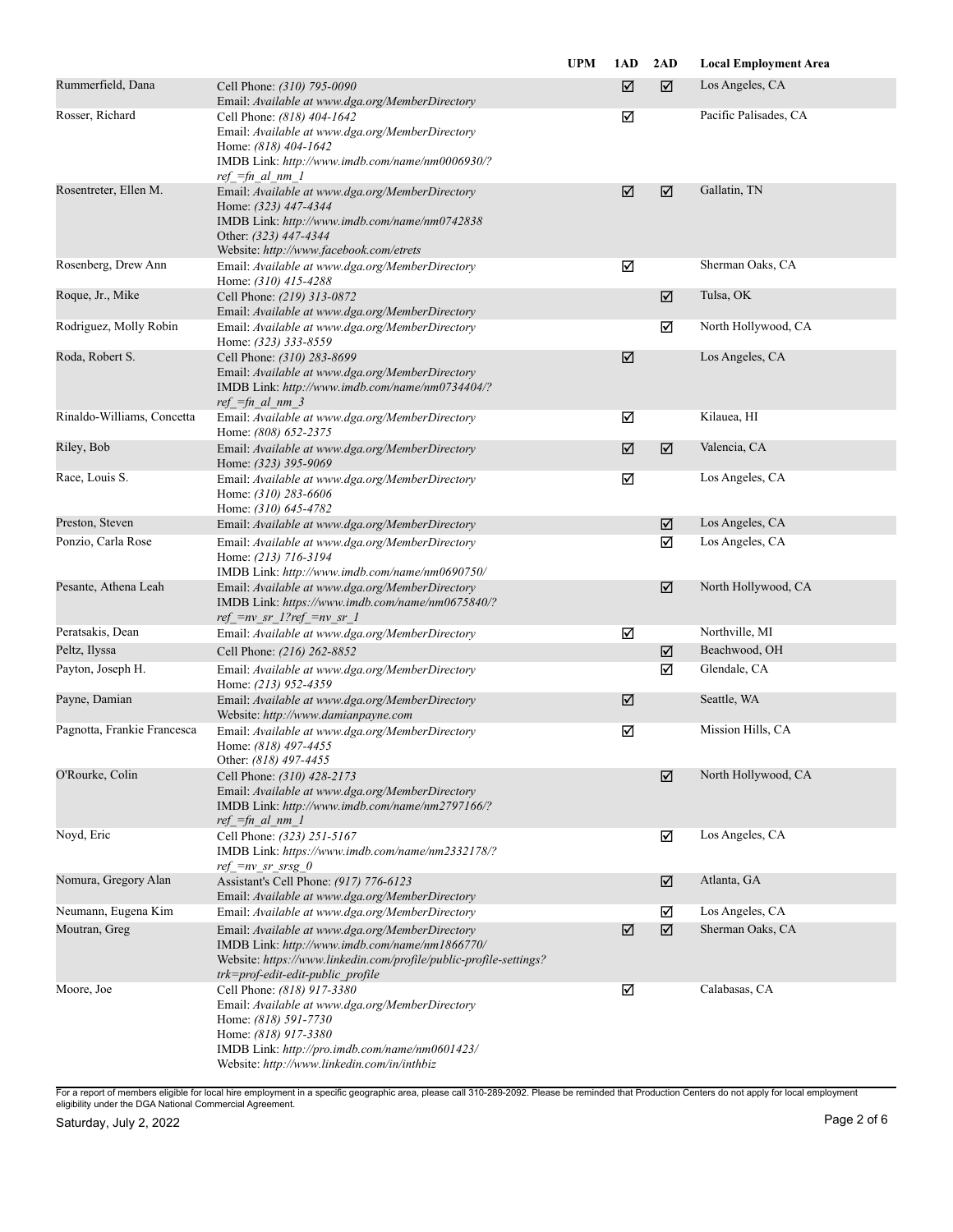|                        |                                                                                                                                                                                      | <b>UPM</b> | 1AD | 2AD | <b>Local Employment Area</b> |
|------------------------|--------------------------------------------------------------------------------------------------------------------------------------------------------------------------------------|------------|-----|-----|------------------------------|
| Moon, Brian Patrick    | Cell Phone: (954) 243-6627<br>Email: Available at www.dga.org/MemberDirectory<br>Home: (954) 929-5422<br>IMDB Link: https://www.imdb.com/name/nm0600595/?<br>$ref =fn$ al nm 1       |            | ☑   |     | Hollywood, FL                |
| Mofford, Eric S.       | Email: Available at www.dga.org/MemberDirectory<br>IMDB Link: https://www.imdb.com/name/nm0595668/                                                                                   |            | ☑   |     | Bath, ME                     |
| Milligan, Tyler        | Cell Phone: (239) 216-1457<br>Email: Available at www.dga.org/MemberDirectory                                                                                                        |            |     | ☑   | Los Angeles, CA              |
| Miller, Jeffrey A.     | Email: Available at www.dga.org/MemberDirectory<br>Home: (310) 344-9404                                                                                                              | ☑          | ☑   | ☑   | Encino, CA                   |
| Miles, Elizabeth Tyler | Email: Available at www.dga.org/MemberDirectory<br>Home: (310) 993-0022<br>Website: https://www.dgaad.com                                                                            |            | ☑   | ☑   | Carpinteria, CA              |
| Melick, John T.        | Email: Available at www.dga.org/MemberDirectory<br>Home: (818) 634-2147<br>Home: (818) 894-9517<br>IMDB Link: http://www.imdb.com/name/nm0577725/?<br>$ref\_=nv\_sr$ 1               |            |     | ☑   | North Hills, CA              |
| McNinch, Adam          | Cell Phone: (424) 645-9939<br>Email: Available at www.dga.org/MemberDirectory<br>Home: (424) 645-9939                                                                                |            |     | ☑   | Chicago, IL                  |
| McNamara, Kevin M.     | Email: Available at www.dga.org/MemberDirectory<br>Home: (603) 732-0765<br>Home: (603) 854-1869<br>Personal Business: (603) 854-1869                                                 |            | ☑   | ☑   | Amherst, NH                  |
| Mazzola, Eugene        | Cell Phone: 206.499.8984<br>Email: Available at www.dga.org/MemberDirectory<br>Home: (206) 499-8984<br>IMDB Link: http://pro.imdb.com/name/nm0563614/                                |            | ☑   |     | Woodinville, WA              |
| Martin, Tina           | Email: Available at www.dga.org/MemberDirectory<br>Home: (916) 804-4563<br>IMDB Link: http://www.imdb.com/name/nm3718430                                                             |            |     | ☑   | Atlanta, GA                  |
| Malik, Ariana          | Cell Phone: (646) 207-4135<br>Email: Available at www.dga.org/MemberDirectory<br>IMDB Link: https://www.imdb.com/name/nm2452594/?<br>$ref_{fn\_al\_nm\_l}$                           |            | ☑   |     | Playa del Rey, CA            |
| Mahmood, Rusty         | Email: Available at www.dga.org/MemberDirectory<br>Home: (323) 919-3167                                                                                                              |            | ☑   |     | North Hollywood, CA          |
| Lupo, Nathan           | Cell Phone: (916) 251-6227<br>Email: Available at www.dga.org/MemberDirectory<br>IMDB Link: https://www.imdb.com/name/nm4909818/                                                     |            |     | ☑   | San Pedro, CA                |
| Lovell, Stephanie      | Email: Available at www.dga.org/MemberDirectory<br>Home: (410) 935-7414<br>IMDB Link: http://www.imdb.com/name/nm0522582/                                                            |            |     | ☑   | Fresno, CA                   |
| Lipton, Bart           | Email: Available at www.dga.org/MemberDirectory<br>Home: (213) 880-2062                                                                                                              | ☑          |     |     | Irvine, CA                   |
| Lewis, Neil            | Cell Phone: (917) 375-7940<br>Email: Available at www.dga.org/MemberDirectory                                                                                                        |            | ☑   |     | Venice, CA                   |
| Lamkin, Dan            | Cell Phone: (773) 501-8331<br>Email: Available at www.dga.org/MemberDirectory<br>IMDB Link: https://www.imdb.com/name/nm2965926/<br>Website: https://www.danlamkin.com               |            | ☑   | ☑   | Chicago, IL                  |
| Kaye, Jean M.          | Email: Available at www.dga.org/MemberDirectory<br>Home: (310) 990-0700                                                                                                              | ☑          | ☑   | ☑   | Los Angeles, CA              |
| Jutras, Hilarie        | Cell Phone: (781) 570-6609<br>Email: Available at www.dga.org/MemberDirectory<br>Home: (781) 570-6609<br>IMDB Link: http://www.imdb.com/name/nm0433271/?<br>licb=0.49681286164559424 |            |     | ☑   | Great Falls, MT              |
| Jordan, Michael R.     | Email: Available at www.dga.org/MemberDirectory<br>Home: (415) 640-5555                                                                                                              |            | ☑   |     | Benicia, CA                  |
| Jacobellis, Claudio    | Email: Available at www.dga.org/MemberDirectory<br>Home: (914) 426-1321<br>Personal Business: (818) 275-1234<br>Personal Business: (914) 426-1321                                    |            |     | ☑   | Miramar, FL                  |
|                        |                                                                                                                                                                                      |            |     |     |                              |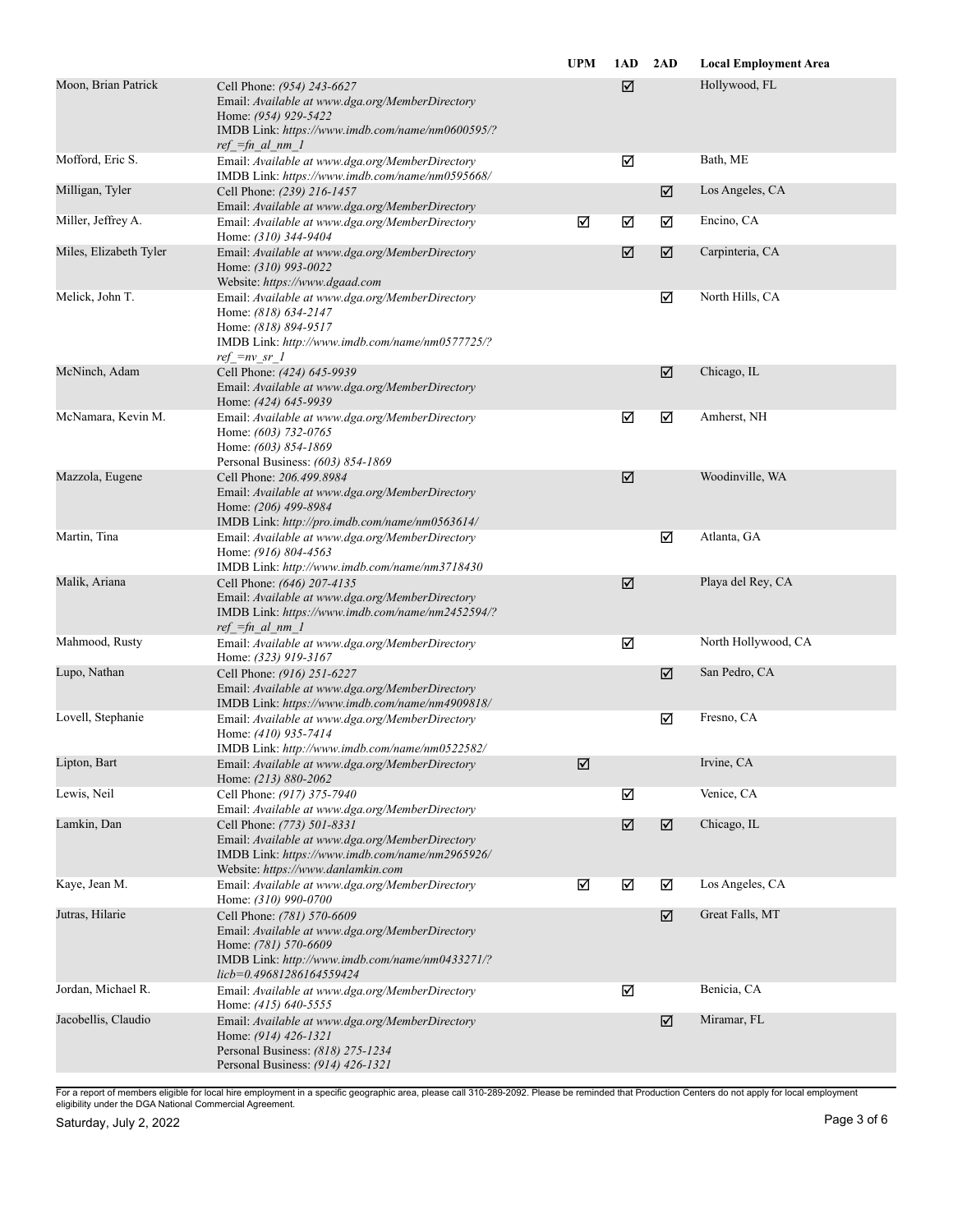|                        |                                                                                                                                                                                                                    | <b>UPM</b> | 1AD | 2AD | <b>Local Employment Area</b>                 |
|------------------------|--------------------------------------------------------------------------------------------------------------------------------------------------------------------------------------------------------------------|------------|-----|-----|----------------------------------------------|
| Humaideh, Aiman        |                                                                                                                                                                                                                    |            | ☑   |     | Chicago, IL                                  |
| Hobin, Sean            | Cell Phone: (310) 663-4446<br>Email: Available at www.dga.org/MemberDirectory<br>IMDB Link: https://www.imdb.com/name/nm0387698/?<br>$ref = nv sr 1$                                                               |            | ☑   |     | Phoenix, AZ                                  |
| Hart-Wilden, Paul      | Cell Phone: (818) 384-4949<br>Email: Available at www.dga.org/MemberDirectory<br>IMDB Link: https://pro-labs.imdb.com/name/nm0366594<br>Personal Business: (818) 384-4949<br>Website: http://www.monkeyfarminc.com |            | ☑   |     | North Hollywood, CA                          |
| Hailey Daniels, Alicia | Email: Available at www.dga.org/MemberDirectory<br>Home: (818) 276-6647<br>Home: (860) 987-9806<br>IMDB Link: http://www.imdb.com/name/nm2485029/?<br>$ref =fn$ al nm 1<br>Phone: 860.987.9806                     | ☑          | ☑   |     | Fairburn, GA                                 |
| Guerra, Jay            | Cell Phone: (310) 897-3496<br>Email: Available at www.dga.org/MemberDirectory<br>IMDB Link: http://www.imdb.com/name/nm0346029/?<br>$ref =fn$ al nm 1                                                              |            | ☑   |     | San Pedro, CA                                |
| Glasser, John Richard  | Cell Phone: (310) 871-0698<br>Email: Available at www.dga.org/MemberDirectory<br>Home: (310) 871-0698<br>Other: (310) 871-0698                                                                                     |            | ☑   |     | Flagstaff, AZ                                |
| Gibson, Maureen R.     | Email: Available at www.dga.org/MemberDirectory<br>Home: (818) 381-7810<br>Website: http://www.maureengibson.com                                                                                                   |            |     | ☑   | Wimberley, TX                                |
| Giallanza, Cara        | Home: (310) 710-2272<br>IMDB Link: https://pro.imdb.com/name/nm0316069/?<br>ref_=instant_nm_1&q=Cara%20Giallanza                                                                                                   |            | ☑   |     | Los Angeles, CA                              |
| Gershman, Richard E.   | Email: Available at www.dga.org/MemberDirectory<br>Home: (818) 635-2119<br>Other: (818) 635-2119                                                                                                                   |            | ☑   |     | Sherman Oaks, CA                             |
| Geraghty, Graham B.    | Email: Available at www.dga.org/MemberDirectory                                                                                                                                                                    |            | ☑   | ☑   | Beverly Hills, CA                            |
| Gangl, Ryan John       | Cell Phone: (323) 559-4230<br>Email: Available at www.dga.org/MemberDirectory<br>Website: welcomeaboardproductions.com                                                                                             |            |     | ☑   | Los Angeles, CA                              |
| Freeman, Peter         | Cell Phone: +447774700747<br>Email: Available at www.dga.org/MemberDirectory<br>IMDB Link: https://www.imdb.com/name/nm0004204/?<br>ref = $nv$ sr srsg $0$<br>Website: https://www.freemanfilms.tv                 |            | ☑   |     | Windsor, Berkshire England<br>United Kingdom |
| Frank, Jill            | Cell Phone: (310) 980-4410<br>Email: Available at www.dga.org/MemberDirectory<br>Home: (310) 398-3105<br>Home: (310) 980-4410                                                                                      |            | ☑   | ☑   | Los Angeles, CA                              |
| Fong, Brian T.         | Email: Available at www.dga.org/MemberDirectory<br>Other: (818) 995-6441                                                                                                                                           |            |     | ☑   | Oakland, CA                                  |
| Flinn, Andrew M.       | Cell Phone: 1 310 463-4470<br>Home: 1 310 463-4470<br>IMDB Link: http://www.imdb.com/name/nm0282360<br>Other: 011 44 7521485298                                                                                    |            |     | ☑   | Pasadena, CA                                 |
| Fiore, Nick            | Cell Phone: (720) 234-4084<br>Email: Available at www.dga.org/MemberDirectory                                                                                                                                      |            |     | ☑   | Los Angeles, CA                              |
| Feder, Rick            | Email: Available at www.dga.org/MemberDirectory<br>Home: (310) 479-6410<br>Home: (310) 766-2299                                                                                                                    |            |     | ☑   | Los Angeles, CA                              |
| Fauntleroy, Tom        | Home: (805) 570-8320<br>Other: (805) 570-8320                                                                                                                                                                      |            | ☑   |     | Santa Barbara, CA                            |
| Falvey, Francis X.     | Email: Available at www.dga.org/MemberDirectory<br>Home: (407) 870-0108<br>Home: (407) 973-2168                                                                                                                    | ☑          | ☑   |     | Kissimmee, FL                                |
| Ehrlich, Jodi          | Email: Available at www.dga.org/MemberDirectory<br>Personal Business: (323) 462-3456                                                                                                                               | ☑          | ☑   | ☑   | Los Angeles, CA                              |
| Dwiggins, David L.     | Email: Available at www.dga.org/MemberDirectory<br>Home: (818) 371-1884                                                                                                                                            |            | ☑   |     | Studio City, CA                              |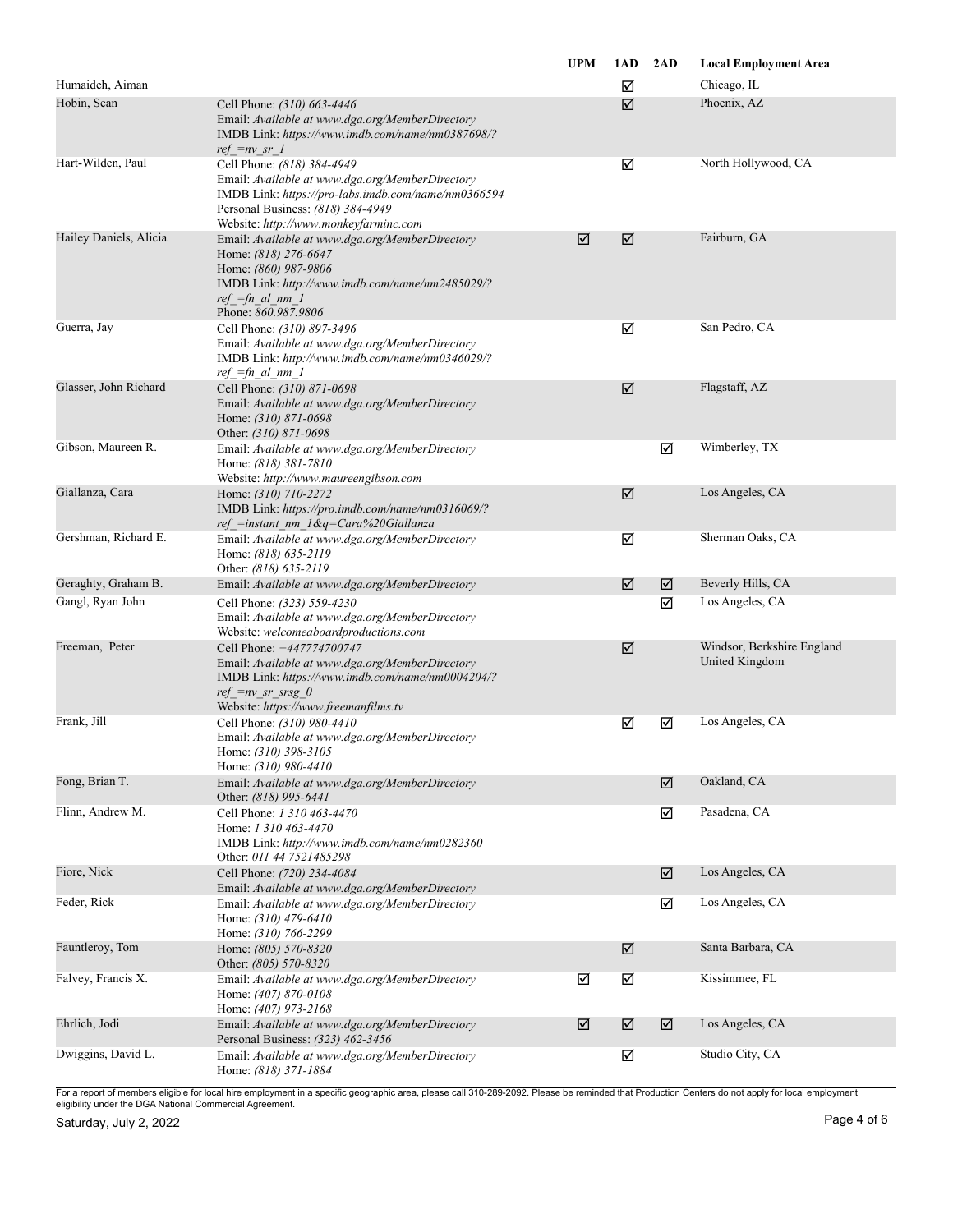|                            |                                                                                                                                                                           | <b>UPM</b> | 1AD                  | 2AD | <b>Local Employment Area</b> |
|----------------------------|---------------------------------------------------------------------------------------------------------------------------------------------------------------------------|------------|----------------------|-----|------------------------------|
| Dudley, Danessa            | Email: Available at www.dga.org/MemberDirectory<br>Home: (818) 963-3426<br>IMDB Link: http://www.imdb.com/name/nm3578694/?ref =rvi nm                                     |            |                      | ☑   | Albuquerque, NM              |
| Dodds, Will                | Cell Phone: +447714244615                                                                                                                                                 |            | ☑                    |     | Beaconsfield England United  |
|                            | Email: Available at www.dga.org/MemberDirectory<br>IMDB Link: http://www.imdb.com/name/nm0002917/                                                                         |            |                      |     | Kingdom                      |
| Dister, Michael            | Email: Available at www.dga.org/MemberDirectory<br>Home: (347) 369-7683<br>Home: (718) 933-1303<br>Personal Business: (347) 369-7683<br>Personal Business: (440) 835-0027 |            | $\boxed{\mathbf{Z}}$ |     | Bronx, NY                    |
| Deyell, Peter R.J.         | Email: Available at www.dga.org/MemberDirectory<br>Personal Business: (310) 651-8215                                                                                      |            | ☑                    |     | Burbank, CA                  |
| Danton, Steve              | Cell Phone: (310) 699-5544<br>Email: Available at www.dga.org/MemberDirectory                                                                                             |            | ☑                    |     | Pacific Palisades, CA        |
| Available as of: $7/11/22$ |                                                                                                                                                                           |            |                      |     |                              |
| Cooper, Ken                | Cell Phone: (818) 200-5829<br>Email: Available at www.dga.org/MemberDirectory                                                                                             |            |                      | ☑   | Santa Clarita, CA            |
| Clark, Nicholas J.         |                                                                                                                                                                           |            |                      | ☑   | Santa Fe, NM                 |
| Clark, Jason M             | Email: Available at www.dga.org/MemberDirectory                                                                                                                           |            | ☑                    | ☑   | Los Angeles, CA              |
| Chu, Lisa                  | Email: Available at www.dga.org/MemberDirectory                                                                                                                           |            |                      | ☑   | North Hollywood, CA          |
| Cathcart, Benjamin Patrick | Cell Phone: (213) 952-2775<br>Email: Available at www.dga.org/MemberDirectory                                                                                             |            |                      | ☑   | Valley Village, CA           |
| Carpenter, Susan L.        | Cell Phone: (323) 216-6335                                                                                                                                                |            | ☑                    |     |                              |
| Carmendy, Steve M.         | Email: Available at www.dga.org/MemberDirectory<br>Home: (310) 463-4874                                                                                                   |            | ☑                    |     | Los Angeles, CA              |
| Caproni, Rachel K.         | Email: Available at www.dga.org/MemberDirectory<br>Home: (415) 722-3138<br>IMDB Link: http://www.imdb.com/name/nm2116635<br>Website: http://rachelcaproni.com             |            | ☑                    |     | Berkeley, CA                 |
| Cantley-Kashima, Kelly     | Agency: Agency for the Performing Arts, Inc.: (310) 888-4200<br>Cell Phone: (818) 259-8989<br>Email: Available at www.dga.org/MemberDirectory                             |            | ☑                    |     | Santa Monica, CA             |
| Campbell, Kathleen         | Home: (323) 640-8017<br>IMDB Link: http://www.imdb.com/name/nm1669214/<br>Other: (323) 640-8017                                                                           |            |                      | ☑   | Vancouver, WA                |
| Camacho, Johnny            | Email: Available at www.dga.org/MemberDirectory                                                                                                                           | ☑          |                      |     | Los Angeles, CA              |
| Busch, Dieter H.           | Email: Available at www.dga.org/MemberDirectory<br>Home: (626) 695-9681                                                                                                   |            | ☑                    |     | Lake Havasu City, AZ         |
| Burrell, Dennis            | Email: Available at www.dga.org/MemberDirectory<br>Home: (310) 923-5332<br>IMDB Link: https://www.imdb.com/name/nm0123059/                                                |            | ☑                    |     | Manhattan Beach, CA          |
| Burgess, Rob               | Email: Available at www.dga.org/MemberDirectory<br>IMDB Link: http://www.imdb.com/name/nm0121345/                                                                         |            | ☑                    |     | Clackamas, OR                |
| Buck, J. Stephen           | Email: Available at www.dga.org/MemberDirectory<br>Home: (760) 402-5199                                                                                                   |            | ☑                    |     | Encinitas, CA                |
| Brawer, Michael B.         | Cell Phone: 917.863.3454<br>Email: Available at www.dga.org/MemberDirectory<br>Home: (917) 863-3454                                                                       |            | ☑                    |     | Las Vegas, NV                |
| Bordas, Arle               | Cell Phone: (917) 453-1537<br>Email: Available at www.dga.org/MemberDirectory<br>Home: (917) 453-1537                                                                     |            | ☑                    |     | Brooklyn, NY                 |
| Boisselle, Amanda          |                                                                                                                                                                           |            |                      | ☑   | Chicago, IL                  |
| Berryhill, Max             | Email: Available at www.dga.org/MemberDirectory<br>Home: (619) 892-4110                                                                                                   |            |                      | ☑   | Toluca Lake, CA              |
| Bennett, John J.           | Email: Available at www.dga.org/MemberDirectory<br>Home: (707) 477-2118<br>Home: (707) 938-2044                                                                           |            | ☑                    |     | Sonoma, CA                   |
| Balboa, Sarah B.           | Email: Available at www.dga.org/MemberDirectory<br>IMDB Link: http://www.imdb.com/name/nm5362189/?<br>$ref = nv sr 1$                                                     |            |                      | ☑   | Burbank, CA                  |
| Bagnara, Steve             | Home: (310) 308-2113<br>IMDB Link: http://www.imdb.com/name/nm1568784/?<br>$ref =fn$ nm nm 33                                                                             |            | ☑                    |     | Los Angeles, CA              |
|                            |                                                                                                                                                                           |            |                      |     |                              |